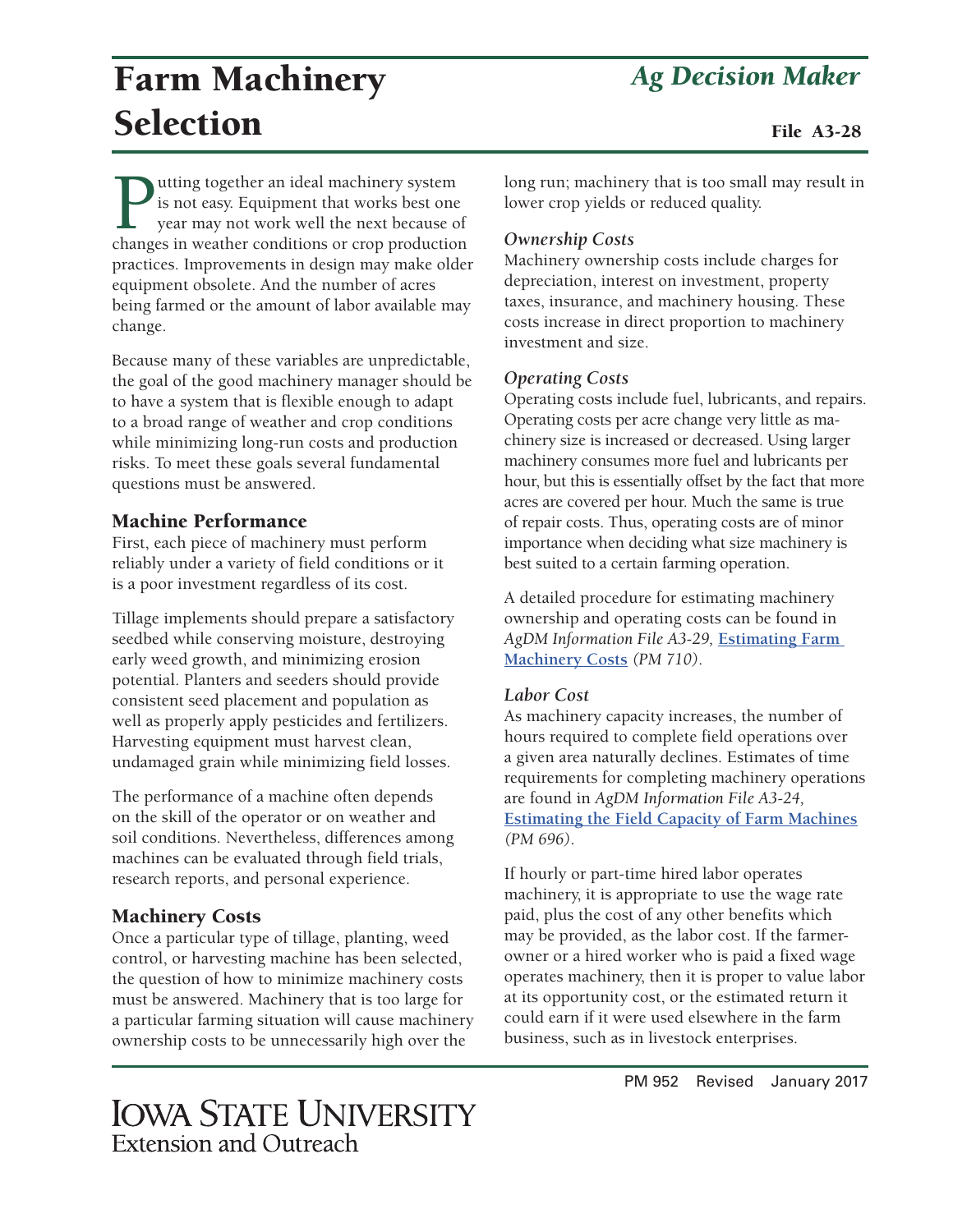#### *Timeliness Costs*

In many cases, crop yields and quality are affected by the dates of planting and harvesting. This represents a "hidden" cost associated with farm machinery, but an important one nevertheless. The value of these yield losses is commonly referred to as "timeliness costs."

#### *Total Machinery Costs*

Figure 1 illustrates the effect that changes in machinery size have on each type of cost in a typical situation. For very small machinery (relative to crop acres), a slight increase in machinery size can lower timeliness and labor costs significantly, enough to more than offset the higher fixed costs. However, as machinery size continues to increase, the timeliness cost savings diminish, and eventually total costs begin to rise. One objective of machinery selection, then, is to select machinery in the size range where total machinery costs are lowest.

#### **Figure 1. Effect of increasing machinery size on machinery costs**



### Factors That Affect the Size of Machinery Needed

Machinery recommendations must be based on the characteristics of each individual farm. The following factors influence machinery selection, and are discussed in order of importance.

#### *Number of Crop Acres*

As more crop acres are farmed, larger-scale machinery is needed to ensure that planting and harvesting can be completed in a timely fashion. An alternative is to acquire a second unit of some machines, if an additional tractor and operator are available.

#### *Labor Supply*

The number of acres that can be completed each day is the most critical measure of machinery capacity; more than machine width or acres completed per hour. Increasing the labor supply by hiring extra operators or by working longer hours during critical periods may be a relatively inexpensive way of stretching machinery capacity. In addition, the cost of additional labor only needs to be incurred in those years in which it is actually used, while the cost of investing in larger machinery becomes "locked in" as soon as the investment is made. On the other hand, extra labor may not always be available when needed, and working long hours over several days can present a safety hazard.

#### *Tillage Practices*

The number of field days needed before planting is completed depends partly on the number of separate operations completed on each acre. Reducing the number of tillage practices performed or performing more than one practice in the same trip effectively decreases the amount of machinery capacity needed to complete field operations on time. Of course, machinery cost savings from reduced tillage must be compared to possible increased chemical costs and effects on yields.

#### *Crop Mix*

Diversification of crops tends to spread out the periods when timely completion of field operations is critical. For example, yield reductions due to late planting begin later for soybeans than for corn. Harvesting can also be completed over a longer time period. Thus, growing more than one or two crops reduces the machinery capacity needed for a given number of crop acres. However, it may also require purchasing additional types of machinery, especially for harvesting.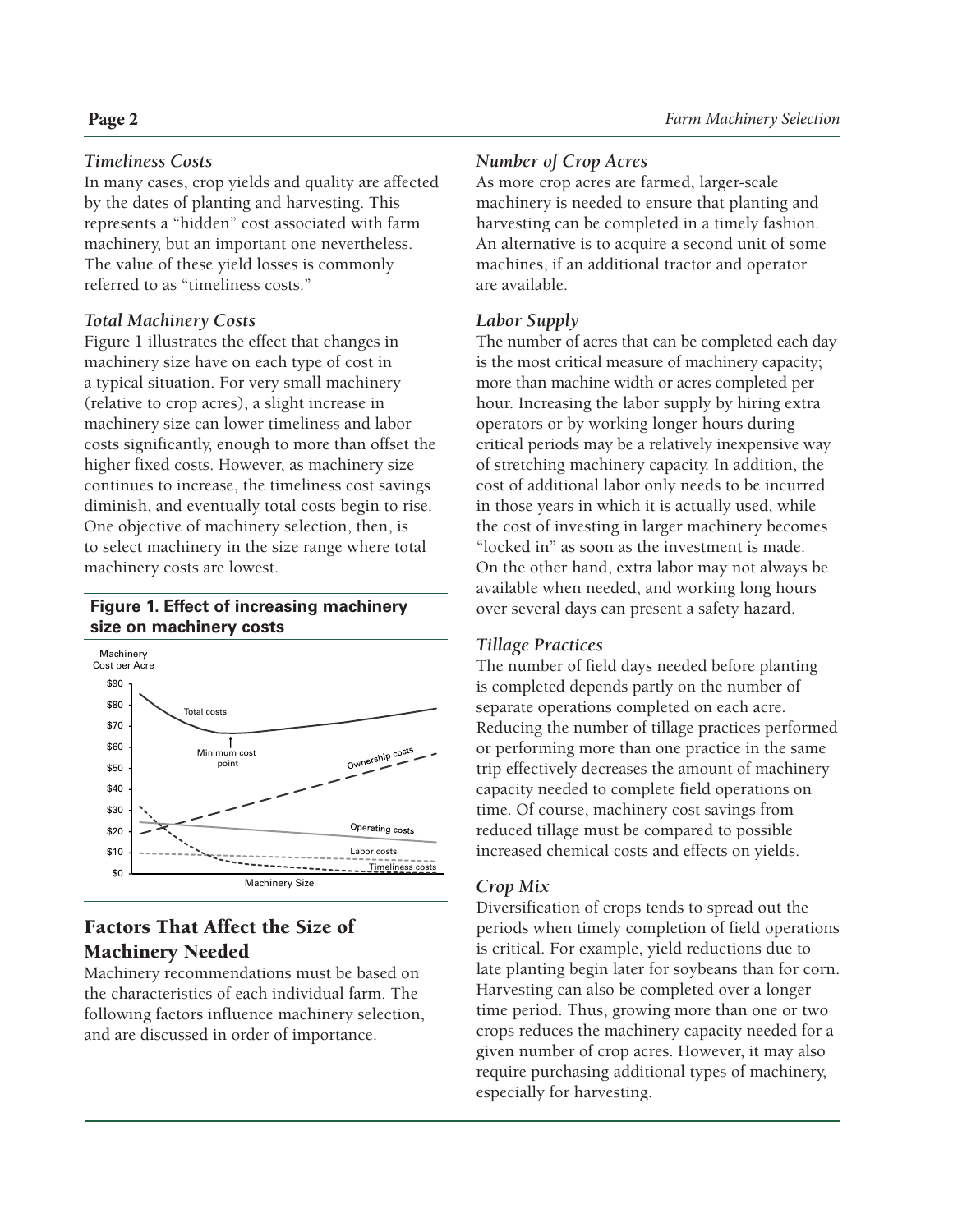#### *Weather*

Weather patterns determine the number of days suitable for fieldwork in a given time period each year. Although actual weather conditions cannot be predicted far enough in advance to be used as an aid to machinery selection, past weather records can be used as a guide. *AgDM Information File A3- 25,* **[Fieldwork Days in Iowa](http://www.extension.iastate.edu/agdm/crops/html/a3-25.html)** *(PM 1874)* lists the number of suitable field days expected for different periods of the year in each of the nine crop reporting districts in Iowa. As a rule of thumb, weather is suitable for field work about 60 percent of the time in the spring and about 75 percent of the time in the fall. This does not take into account time off for holidays, Sundays, or other occasions. Machinery selection should be based on long-run weather patterns even though it results in excess machinery capacity in some years and insufficient capacity in other years.

#### *Risk Management*

Fluctuations in the number and occurrence of suitable field days from year to year cause timeliness costs to vary even when the machinery set, number of crop acres, and labor supply do not change. Investing in larger machinery can reduce the variability of net machinery costs by ensuring that crops are planted and harvested on time even in years in which there are few good working days. Machinery fixed costs would be higher with larger machinery, but they would not fluctuate as long as the machinery set did not change. Farmers with high fixed cash flow needs, such as land mortgage payments, may be willing to pay more (in higher fixed machinery costs) than other operators for the "insurance" of not suffering substantial yield losses due to late planting and harvesting in certain years.

#### Planting and Harvesting Dates

Long-term studies indicate that corn yields typically start to decline significantly when planting occurs after May 10 to 14, as shown in Figure 2. The exact dates will vary from year to year. About 50 percent of Iowa's corn is normally planted by this time. One reason for the decline in yield for late-planted corn is that fewer "heat

units" are available during the growing season, and this influences the rate of crop development.





How early to start planting requires considerable judgment. Ideal conditions would be a soil temperature of 50°F (10°C) or above at planting depth and a favorable five-day weather forecast. In most of Iowa, if soil conditions and temperatures are favorable, starting to plant during the last ten days of April should be advantageous. In May, the major consideration should be the condition of the seedbed.

There is some risk with early planting. Replanting may occasionally be required, but the long-term benefits far outweigh this cost. An added benefit from early-planted corn is lower grain moisture levels at harvest and reduced drying costs.

Most of the same things can be said about planting soybean varieties. The ideal time for planting adapted soybean varieties is between May 1 and May 15. Yields can be expected to decline in most years if planting occurs after May 20, as Figure 3 shows.

Timeliness losses at harvest are due primarily to more dropped ears, field shattering, and cracked beans. These losses must be balanced against the cost of artificially drying grain harvested at a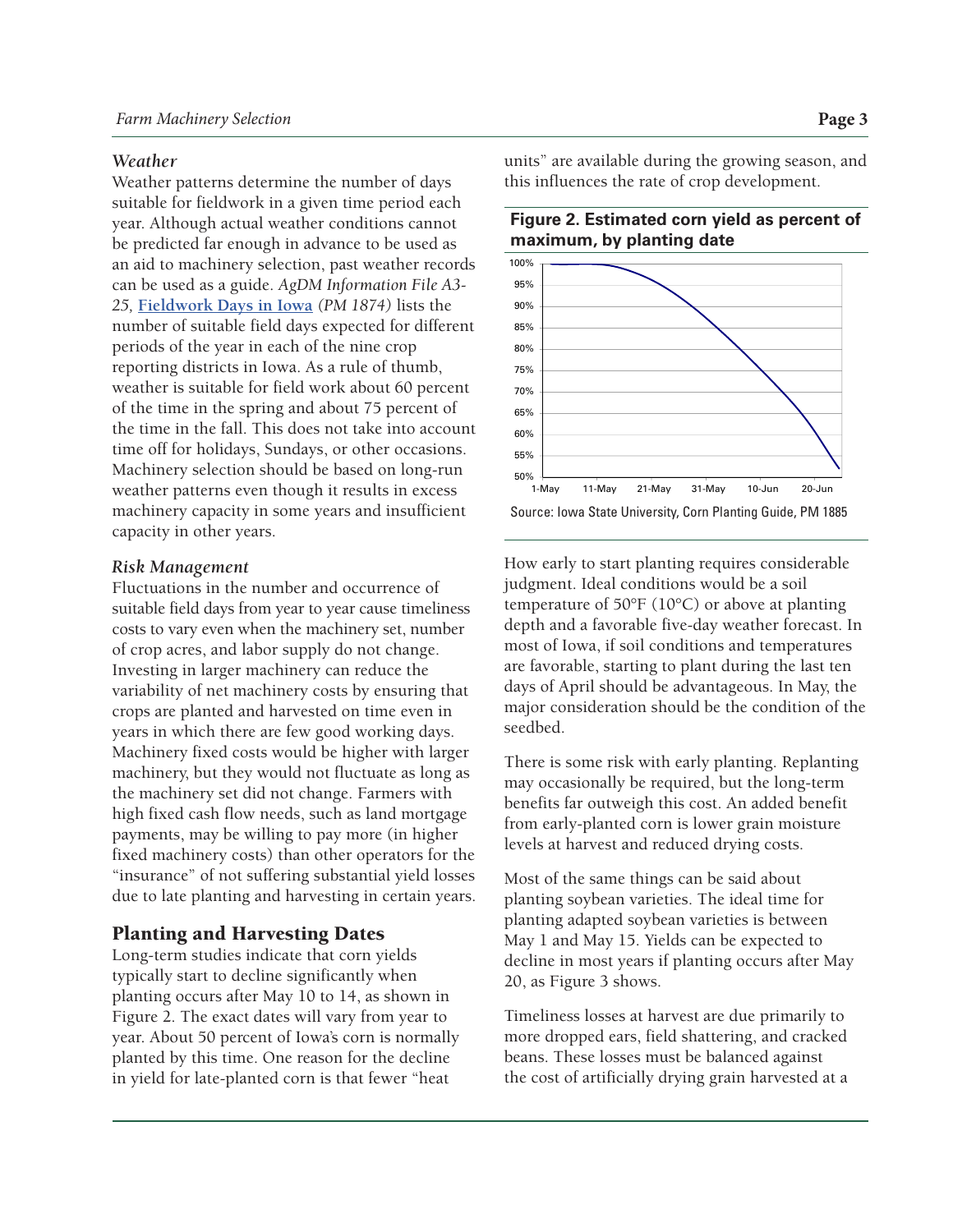moisture level higher than that required for safe storage. Some harvesting losses occur because combining speed is too high or the machine is poorly adjusted.

#### **Figure 3. Estimated soybean yield as percent of maximum, by planting date**



Source: Iowa State University, Soybean Replant Decisions, PM 1851

#### How Large Should Machinery Be?

One way to measure the capacity of a set of machinery is by the number of work days required to complete field operations. This depends on the number of crop acres, machinery operations performed, size of the machinery in use, and availability of labor.

In research conducted at ISU, total machinery costs for Iowa grain farms, including the value of timeliness losses, were estimated for a number of different machinery combinations. The effects of variations in the number of crop acres and labor supply, were compared.

Under each set of circumstances the machinery set for which total costs were lowest, including yield losses due to poor timeliness, was identified. In some cases, several machinery sets gave nearly identical minimum costs. In approximately 80 percent of the cases tested, the least-cost machinery sets were able to complete all **tillage** and **planting** operations in about **20 to 25 field days**. A good rule of thumb for farmers who wish to have sufficient

machinery capacity to reduce risk, as well as maintain total costs at a low level, is to be able to complete tillage and planting in about 20 field days.

Where less than one full-time person is available to operate machinery, a goal of 25 to 30 days for completing planting and tillage will most often minimize costs. On the other hand, farms with two or three full-time machinery operators available could aim to complete this work in less than 20 days.

The machinery sets which minimized total machinery costs were most often able to complete **harvesting** of corn and soybeans in **25 to 30 field days**. As with spring work, operators for whom risk reduction is important should use the lower end of this range as a goal, although yield losses from late harvesting are generally not as severe as from late planting.

A number of different machinery combinations may allow fieldwork to be completed in the same number of days. In putting together a machinery set, it is also important to correctly match machinery sizes and tractor power. Using tractors with horsepower in excess of that required for the implement being pulled results in excessive depreciation and interest costs, while using too little horsepower may cause faster engine wearout.

Some farms may not have enough crop acres to justify owning a full line of machinery, particularly for harvesting. Custom hiring or leasing certain machinery operations may lower total costs as well as provide more flexibility in the amount of machinery capacity. For a detailed discussion of custom hiring, leasing, and renting farm machinery see *AgDM Information Files A3-33* Self-Propelled **[Harvesting and Spraying: Machinery Ownership](https://store.extension.iastate.edu/Product/4098) Versus Custom Hire** *(PM 786)* and *A3-21* **[Acquiring Farm Machinery Services](http://www.extension.iastate.edu/agdm/crops/html/a3-21.html)** *(PM 787)*.

#### Field Capacity

To project the number of field days required, it is necessary to know the field capacity for each implement. Field capacity usually is measured in acres accomplished per hour, and is affected by three variables: width, speed, and field efficiency.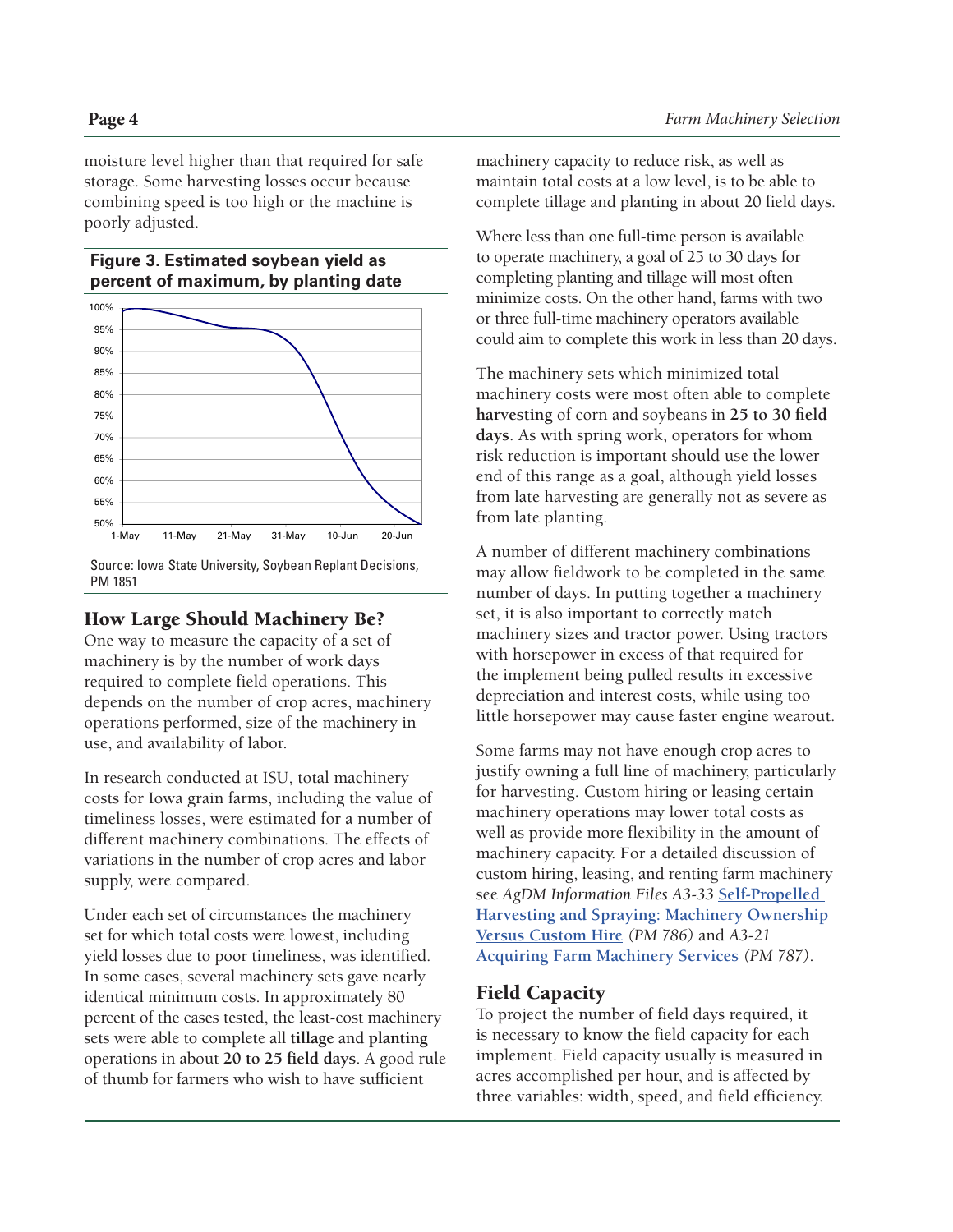Width refers to the effective working width of the implement, excluding overlapping, and is measured in feet. Speed, which is measured in miles per hour, refers to a safe operating speed under normal working conditions. This does not take into account slowing down to turn at the end of a field.

Field efficiency is the actual field capacity that can be achieved as a percentage of the maximum theoretical capacity without overlapping, slowing for turning or stopping to adjust machinery, fill containers, empty hoppers, and make minor repairs. The formula for estimating field capacity (in acres per hour) is:

width (ft) x speed (mph)  
\nx field efficiency (%) 
$$
\frac{8.25^{1}}{}
$$
 = field capacity (A/hr)

For example, assume a 24-foot tandem disk can be pulled at 6 miles per hour with a field efficiency of 80 percent. Its estimated field capacity is:

$$
\frac{24 \text{ feet} \times 6 \text{ mph} \times 80\%}{8.25} = 14 \text{ acres per hour}
$$

| <b>Equipment Name</b>                      | <b>Speed</b><br>(mph) | Draft (lb. per<br>unit of width) | <b>Average Range</b>    |  |
|--------------------------------------------|-----------------------|----------------------------------|-------------------------|--|
| <b>Tillage</b>                             |                       |                                  |                         |  |
| Moldboard plow (16 in. bottom, 7 in. deep) |                       |                                  |                         |  |
| Light soil                                 | 5.5                   | 320                              | 220 - 430 per foot      |  |
| Medium soil                                | 5.0                   | 500                              | 350 - 650 per foot      |  |
| Heavy soil                                 | 5.0                   | 800                              | 580 - 1,140 per foot    |  |
| Clay soil                                  | 4.0                   | 1200                             | 1,000 - 1,400 per foot  |  |
| Chisel-plow                                |                       |                                  |                         |  |
| $(7-9 in. deep)$                           | 6.0                   | 500                              | 200 - 800 per shank     |  |
| <b>Disk</b>                                |                       |                                  |                         |  |
| Single gang                                | 6.0                   | 75                               | 50 - 100 per foot       |  |
| Tandem                                     | 6.0                   | 200                              | 100 - 300 per foot      |  |
| Heavy or offset                            | 5.0                   | 325                              | 250 - 400 per foot      |  |
| Field cultivator                           | 7.0                   | 300                              | 200 - 400 per foot      |  |
| Spring-tooth harrow                        | 7.0                   | 200                              | 70 - 300 per foot       |  |
| Spike-tooth harrow                         | 7.0                   | 50                               | 20 - 60 per foot        |  |
| Roller or packer                           | 6.0                   | 100                              | 20 - 150 per foot       |  |
| Cultivator                                 |                       |                                  |                         |  |
| Field (3-5 in. deep)                       | 7.0                   | 250                              | 60 - 300 per foot       |  |
| Row crop                                   | 5.0                   | 80                               | 40 - 120 per foot       |  |
| Rotary hoe                                 | 8.0                   | 84                               | 30 - 100 per foot       |  |
| Subsoiler (16 in. deep)                    |                       |                                  |                         |  |
| Light soil                                 | 5.0                   | 1500                             | 1,100 - 1,800 per tooth |  |
| Medium soil                                | 5.0                   | 2000                             | 1,600 - 2,600 per tooth |  |
| Heavy soil                                 | 5.0                   | 2600                             | 2,000 - 3,000 per tooth |  |
| <b>Planting</b>                            |                       |                                  |                         |  |
| Planter only                               | 5.5                   | 150                              | 100 - 180 per row       |  |
| <b>Planter with attachments</b>            | 5.5                   | 350                              | 250 - 400 per row       |  |
| Grain drill                                | 6.0                   | 70                               | 30 - 100 per foot       |  |
| No-till drill                              | 6.0                   | 200                              | 160 - 240 per foot      |  |
| <b>Applying Chemicals</b>                  |                       |                                  |                         |  |
| Anhydrous ammonia application              | 5.0                   | 425                              | 375 - 450 per shank     |  |

#### **Table 1. Default values for speed, field efficiency and draft requirements**

*Source: Hunt, Donnell. Farm Power and Machinery Management, 9th edition, ISU Press, 1995, and Bowers, Wendell, Machinery Management, Deere and Company, 1987.*

*1 The factor 8.25 is a conversion factor calculated by 43,560 sq. feet per acre / 5,280 feet per mile.*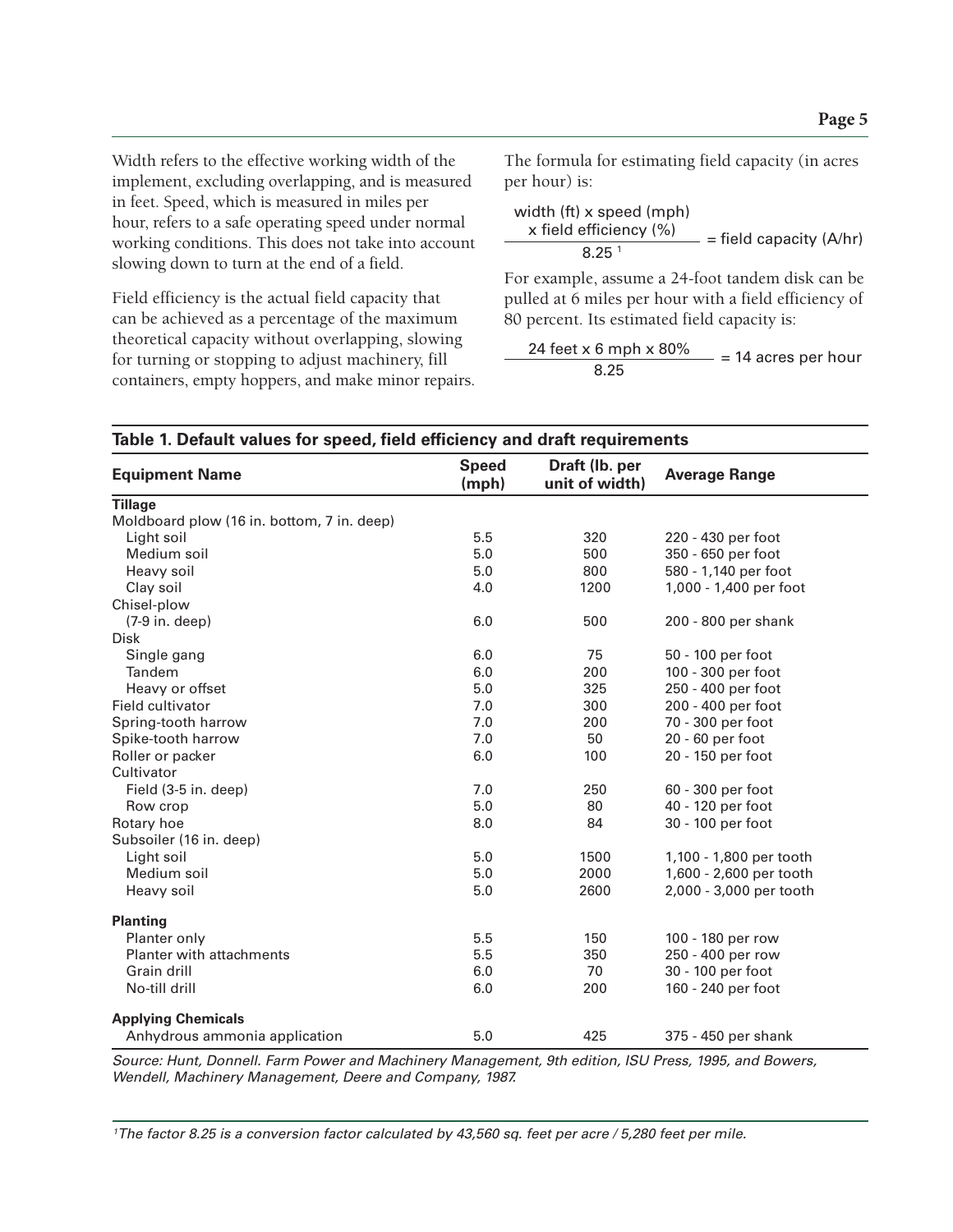Suggested values for estimating field capacities can be found in Table 1, and in *AgDM Information File A3-24*, **[Estimating Field Capacity of Farm](http://www.extension.iastate.edu/agdm/crops/html/a3-24.html)  [Machines](http://www.extension.iastate.edu/agdm/crops/html/a3-24.html)** *(PM 696)*.

To estimate the field capacity needed to complete a certain field operation in a set number of field days, use the following formula:

acres to cover<br>  $\frac{1}{2}$  = field capacity needed (days available x hours of field time per day)

For example, to combine 900 acres of corn in 10 field days, harvesting 12 hours per day, would require a field capacity of:

 $\frac{900 \text{ acres}}{(10 \text{ days} \times 12 \text{ hours/day})}$  = 7.5 acres per hour

The minimum implement width then can be found by inverting the formula for field capacity:

 $\frac{(8.25 \times \text{field capacity})}{(\text{speed} \times \text{field efficiency})}$  = width

For the example, if the combine operates at 5 miles per hour with 82 percent field efficiency, the minimum width is:

 $\frac{(8.25 \times 7.5 \text{ acres/hour})}{(5.0 \text{ miles per hour} \times 82\%)} = 15.1 \text{ feet}$ 

The minimum width is about the size of a six-row, 30-inch corn head.

*AgDM Decision Tool A3-24,* **[Estimating the Field](http://www.extension.iastate.edu/agdm/crops/xls/a3-24fieldcap.xlsx)  [Capacity of Farm Machines](http://www.extension.iastate.edu/agdm/crops/xls/a3-24fieldcap.xlsx)**, can be used to estimate the acreage capacity of a machinery implement.

#### Matching Tractor Power and Implement Size

For tillage and planting implements the size of the machine that can be used is often limited by the size of the available tractor. The horsepower needed to pull a certain implement depends on the width of the implement, the ground speed, draft requirement, and soil condition.

The formula for estimating the required horsepower measured at the power take-off (PTO) is:

width (feet) x speed (mph) x draft (lb./ft.) x soil factor  $=$  PTO hp 375

The soil factors are as follows:

|                    | 2WD  | MFD  | 4WD  |
|--------------------|------|------|------|
| firm soil          | 1.64 | 1.54 | 1.52 |
| tilled soil        | 1.75 | 1.61 | 1.56 |
| sandy or soft soil | 2.13 | 1.82 | 1.67 |

Table 1 shows estimated draft requirements for various implements. For example, a 24 foot tandem disk being pulled at 6.0 mph by a 4-wheel-drive assist tractor in firm soil, with a draft requirement of 200 pounds per foot of width, would need the following PTO horsepower:

#### $(24 \text{ ft. x } 6.0 \text{ mph x } 200 \text{ lb./ft. x } 1.54) = 118 \text{ PTO hp}$ 375

For some implements the width and the draft requirements are measured in terms of the number of teeth, shanks or rows rather than feet.

*AgDM Decision Tool A3-28,* **[Matching Tractor](http://www.extension.iastate.edu/agdm/crops/xls/a3-28tractorsize.xlsx)  [Power and Implement Size](http://www.extension.iastate.edu/agdm/crops/xls/a3-28tractorsize.xlsx)**, can be used to match the size of a tractor to the size of an implement.

#### Estimating the Number of Field Days Required

The following worksheet can be used to estimate the number of field days required for tillage, planting and harvesting for a particular farming operation.

*Column 1.* List all the field operations to be done before planting. Include fall and spring tillage, application of chemicals, and sowing of small grain or forages. Do not include custom hired operations.

*Column 2.* List the total acres to be covered by each operation. Remember, if some acres have the same operation performed on them more than once, multiply the number of acres by the times over.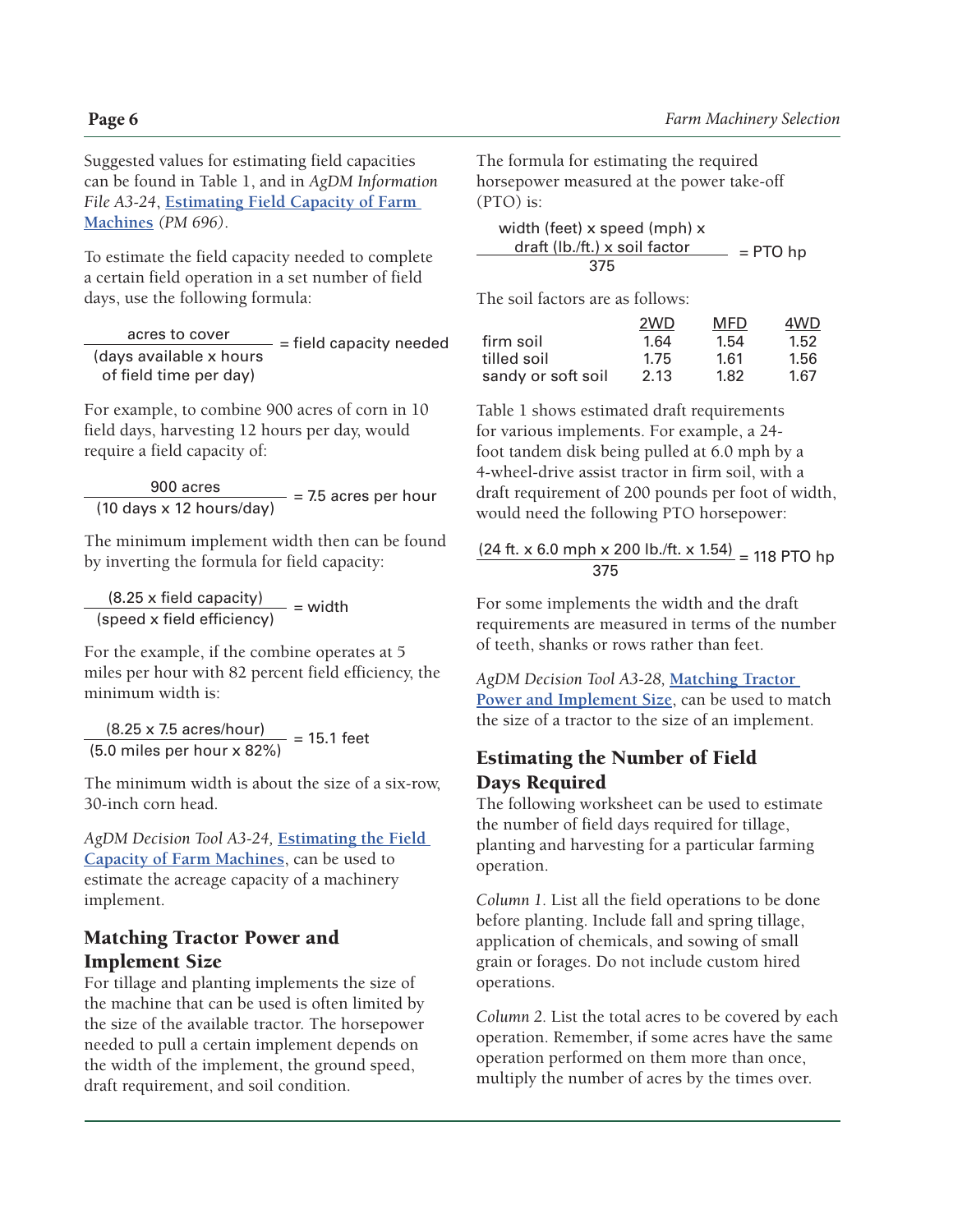*Column 3.* List the sizes of the machines used for all operations.

*Column 4.* List the field capacity of each machine in acres per hour. Suggestions can be found in Table 1 or *AgDM Information File A3-24,* **[Estimating Field Capacity of Farm Machines](http://www.extension.iastate.edu/agdm/crops/html/a3-24.html)** *(PM 696)*, or by using the following formula:

width (ft) x speed (mph) x  $\frac{\text{field efficiency } (\%)}{8.25}$  = field capacity (A/hr)

It may be more convenient to skip directly to column 6 and enter the number of acres covered per day, if this is known.

*Column 5.* Enter the number of labor hours available per day in the field to perform each tillage and preplant operation. Do not count time spent on repairs, transportation of machinery, livestock activities, etc. For planting and harvesting, enter the number of hours per day the planter or combine can be used.

*Column 6.* Multiply column 4 by column 5 to estimate the number of acres covered per day for each operation. Decide if this is a reasonable figure based on experience.

*Column 7.* Estimate the number of field days needed for each operation by dividing column 2 by column 6. Then find the total for each group of field operations.

Use extra lines to estimate how the number of field days required can be adjusted. Adjustments can be made by changing machinery size, number of field operations, number of acres covered, proportion of acres in each crop, hours available for fieldwork, or by custom hiring some operations.

This worksheet can also be used to estimate the number of field days required for harvesting forages. This can be compared to the expected number of field days available in the appropriate period, as shown in *AgDM Information File A3-25,* **[Fieldwork Days in Iowa](http://www.extension.iastate.edu/agdm/crops/html/a3-25.html)** *(PM 1874)*.

*AgDM Decision Tool A3-28*, **[Estimating the Number](http://www.extension.iastate.edu/agdm/crops/xls/a3-28fielddays.xlsx)  [of Field Days Required](http://www.extension.iastate.edu/agdm/crops/xls/a3-28fielddays.xlsx)**, can be used to estimate the number of field days required to complete field operations.

Other publications that will help you make good machinery management decisions are: **[PM 696](https://store.extension.iastate.edu/Product/Estimating-Field-Capacity-of-Farm-Machines-pdf)** *Estimating Field Capacity of Farm Machines (AgDM A3-24)* **[PM 709](http://store.extension.iastate.edu/Product/Fuel-Required-for-Field-Operations-Machinery-Management-pdf)** *Fuel Required for Field Operations (AgDM A3-27)* **[PM 710](https://store.extension.iastate.edu/Product/Estimating-Farm-Machinery-Costs-pdf)** *Estimating Farm Machinery Costs (AgDM A3-29)* **[PM 786](store.extension.iastate.edu/Product/Combine-Ownership-or-Custom-Hire-Machinery-Management-pdf)** *Self-Propelled Harvesting and Spraying: Machinery Ownership Versus Custom Hire (AgDM A3-33)* **[PM 787](http://store.extension.iastate.edu/Product/Acquiring-Farm-Machinery-Services-pdf)** *Acquiring Farm Machinery Services (AgDM A3-21)* **[PM 952](store.extension.iastate.edu/Product/Farm-Machinery-Selection-pdf)** *Farm Machinery Selection (AgDM A3-28)* **[PM 1373](http://store.extension.iastate.edu/Product/Joint-Machinery-Ownership-pdf)** *Joint Machinery Ownership (AgDM A3-34)* **[PM 1450](http://store.extension.iastate.edu/Product/Transferring-Ownership-of-Farm-Machinery-pdf)** *Transferring Ownership of Farm Machinery (AgDM A3-32)* **[PM 1860](https://store.extension.iastate.edu/Product/Replacement-Strategies-for-Farm-Machinery-pdf)** *Replacement Strategies for Farm Machinery (AgDM A3-30)* **[PM 1874](http://store.extension.iastate.edu/Product/Fieldwork-Days-in-Iowa-pdf)** *Fieldwork Days in Iowa (AgDM A3-25) [Machinery Leasing - Is It For You? \(](http://www.extension.iastate.edu/agdm/crops/pdf/a3-35.pdf)***AgDM A3-35***)*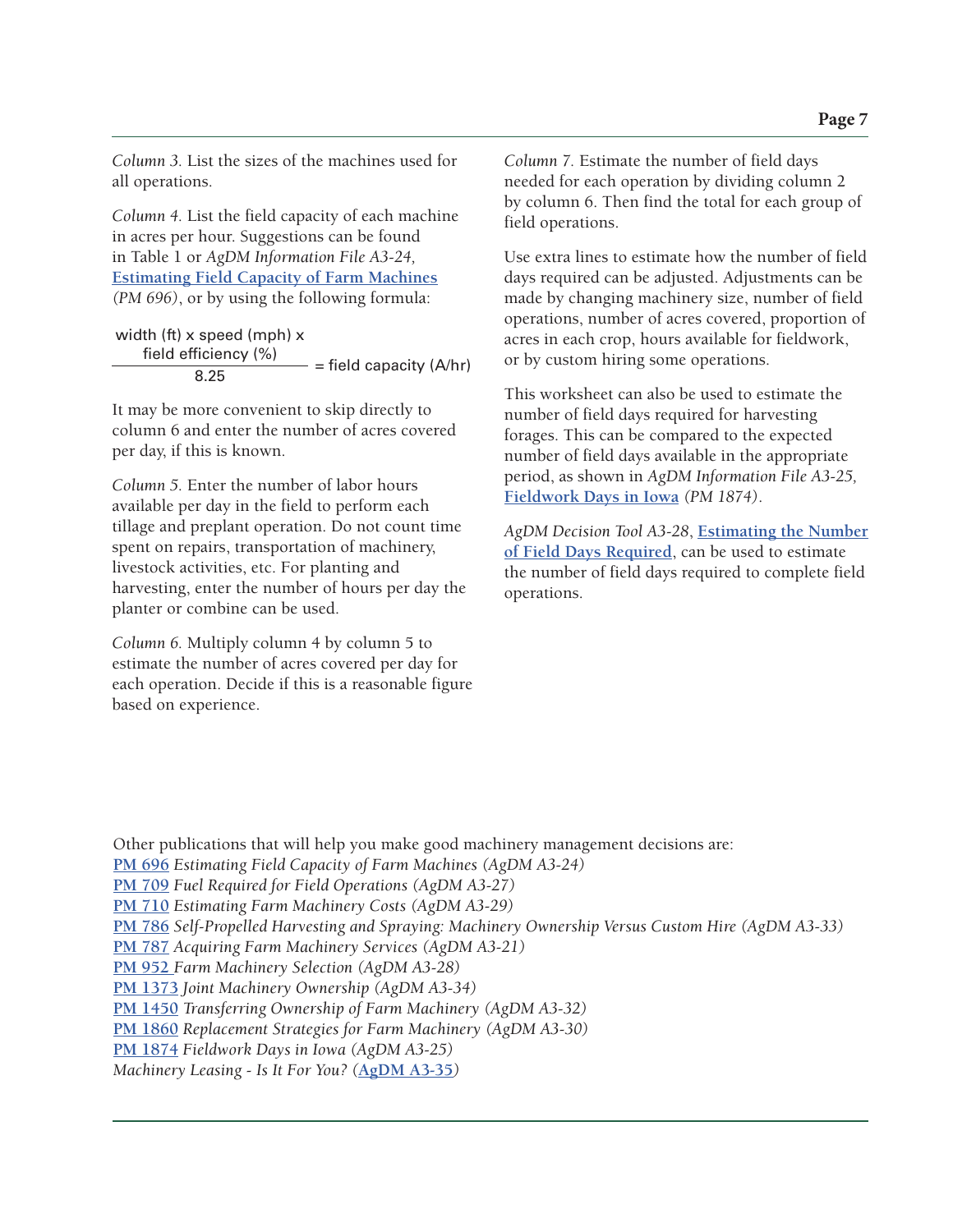| (1)               | (2)                                                 | (3)                       | (4)                                                   | (5)                                              | (6)                                              | (7)                                            |
|-------------------|-----------------------------------------------------|---------------------------|-------------------------------------------------------|--------------------------------------------------|--------------------------------------------------|------------------------------------------------|
| Type of Operation | <b>Total Acres to</b><br>be covered by<br>Implement | Your<br>Implement<br>Size | <b>Field Capacity</b><br>Acres Per<br>Hour            | Labor<br>Available for<br>Fieldwork<br>Hours/Day | Acres<br>Covered<br>Per Day<br>(Col. 4 x Col. 5) | <b>Field Days</b><br>Needed<br>(Col. 2/Col. 6) |
|                   |                                                     |                           | <b>All Tillage and Pre-plant Chemical Application</b> |                                                  |                                                  |                                                |
| Apply nitrogen    | 800                                                 | 20 ft.                    | 8                                                     | 12                                               | 96                                               | 8.3                                            |
| Chisel plow       | 800                                                 | 25 ft.                    | 14                                                    | 16                                               | 224                                              | 3.6                                            |
| Spray             | 1,600                                               | 60 ft.                    | 60                                                    | 12                                               | 720                                              | 2.2                                            |
| Field cultivate   | 1,600                                               | 34 ft.                    | 24                                                    | 12                                               | 288                                              | 5.6                                            |
| Plant corn        | 800                                                 | $16 - 30$                 | <b>Planting</b><br>18                                 | 16                                               | 288                                              | 2.8                                            |
| Plant soybeans    | 800                                                 | $16 - 30$                 | 18                                                    | 16                                               | 288                                              | 2.8                                            |
| Spray             | 1,600                                               | 60 ft.                    | 60                                                    | 12                                               | 720                                              | 2.2                                            |
|                   |                                                     |                           |                                                       |                                                  | Total                                            | 27.5                                           |
|                   |                                                     |                           | <b>Harvesting</b>                                     |                                                  |                                                  |                                                |
| Harvest soybeans  | 800                                                 | 25 ft.                    | 7                                                     | 10 <sup>°</sup>                                  | 70                                               | 11.4                                           |
| Harvest corn      | 800                                                 | $8 - 30$                  | 6                                                     | 10 <sup>°</sup>                                  | 60                                               | 13.3                                           |
|                   |                                                     |                           |                                                       |                                                  |                                                  |                                                |
|                   |                                                     |                           |                                                       |                                                  |                                                  |                                                |

Total 24.7